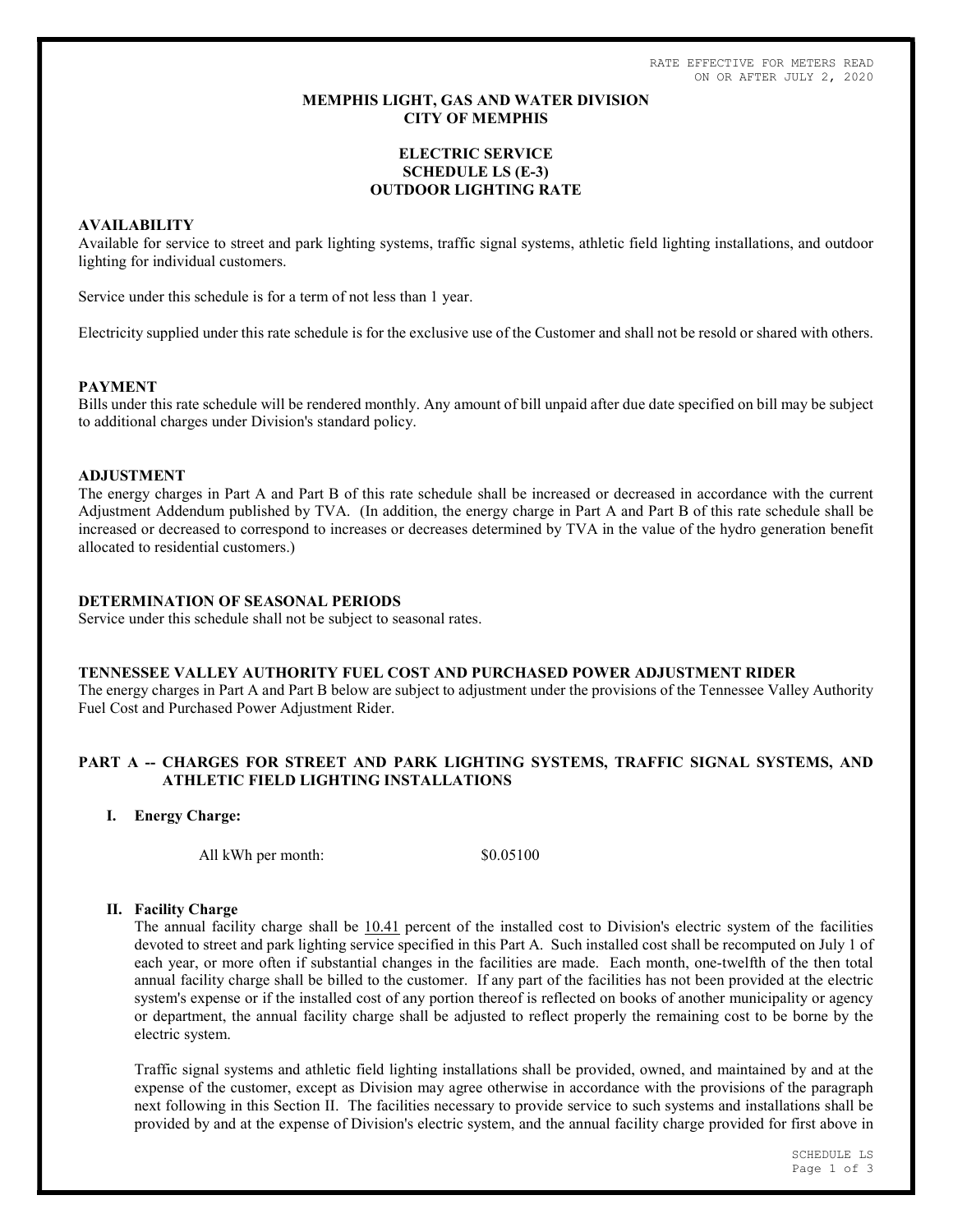this Section II shall apply to the installed cost of such facilities.

When so authorized by policy duly adopted by Division's governing board, traffic signal systems and athletic field lighting installations may be provided, owned, and maintained by Division's electric system for the customer's benefit. In such cases Division may require reimbursement from the customer for a portion of the initial installed cost of any such system or installation and shall require payment by the customer of a facility charge sufficient to cover all of Division's costs (except reimbursed costs), including appropriate overheads, of providing, owning, and maintaining such system or installation; provided that, for athletic field lighting installations, such facility charge shall in no case be less than 12 percent per year of such costs. Said facility charge shall be in addition to the annual facility charge on the facilities necessary to provide service to such system or installation as provided for in the preceding paragraph. Replacement of lamps and related glassware for traffic signal systems and athletic field lighting installations provided under this paragraph shall be paid for under the provisions of paragraph A in Section IV.

### III. Customer Charge -Traffic Signal Systems and Athletic Field Lighting Installations.

Division shall apply a uniform monthly service charge of \$2.78 for service to each traffic signal system or athletic field lighting installation.

#### IV. Replacement of Lamps and Related Glassware -Street and Park Lighting

Customer shall be billed and shall pay for replacements as provided in paragraph B below, which shall be applied to all service for street and park lighting.

A. Division shall bill the customer monthly for such replacements during each month at Division's cost of materials, including appropriate storeroom expense.

B. Division shall bill the customer monthly for one-twelfth of the amount by which Division's cost of materials, including appropriate storeroom expense, exceeds the product of 3 mills multiplied by the number of kilowatt-hours used for street and park lighting during the fiscal year immediately preceding the fiscal year in which such month occurs.

#### METERING

For any billing month or part of such month in which the energy is not metered or for which a meter reading is found to be in error or a meter is found to have failed, the energy for billing purposes for that billing month or part of such month shall be computed from the rated capacity of the lamps (including ballast) plus 5 percent of such capacity to reflect secondary circuit losses, multiplied by the number of hours of use.

### REVENUE AND COST REVIEW

Division's costs of providing service under Part A of this rate schedule are subject to review at any time and from time to time to determine if Division's revenues from the charges being applied are sufficient to cover its costs. (Such costs, including applicable overheads, include, but are not limited to, those incurred in the operation and maintenance of the systems provided and those resulting from depreciation and payments for taxes, tax equivalents and interest.) If any such review discloses that revenues are either less or more than sufficient to cover said costs, Division shall revise the above facility charges so that revenues will be sufficient to cover said costs. Any such revision of the annual facility charge provided for first above in Section II of Part A of this rate schedule shall be by agreement between Division and TVA.